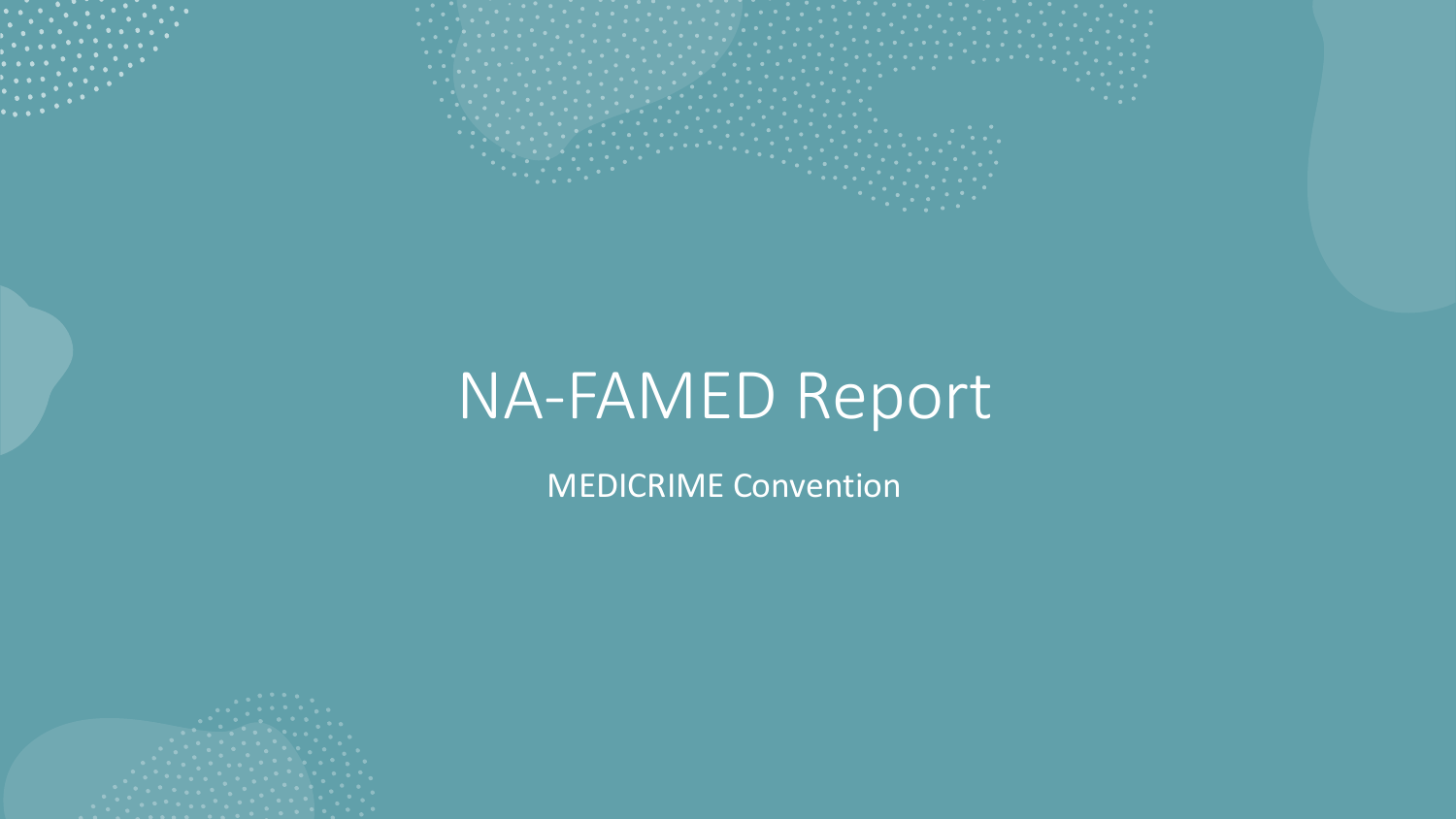## NA-FAMED Report objectives

### **Objectives**

- Base-line study on state of readiness to accede and implement Medicrime Convention
- Gap analysis approach
- Ascertain where the Council of Europe could assist preparation to accede & implement

### Limitations

- report implies a prospective analysis related to the level of needs for implementation of certain provisions
- Submissions by national consultants not the official views of the countries
- Laws contemplated and not enacted at time of drafting, not considered, but may later have been enacted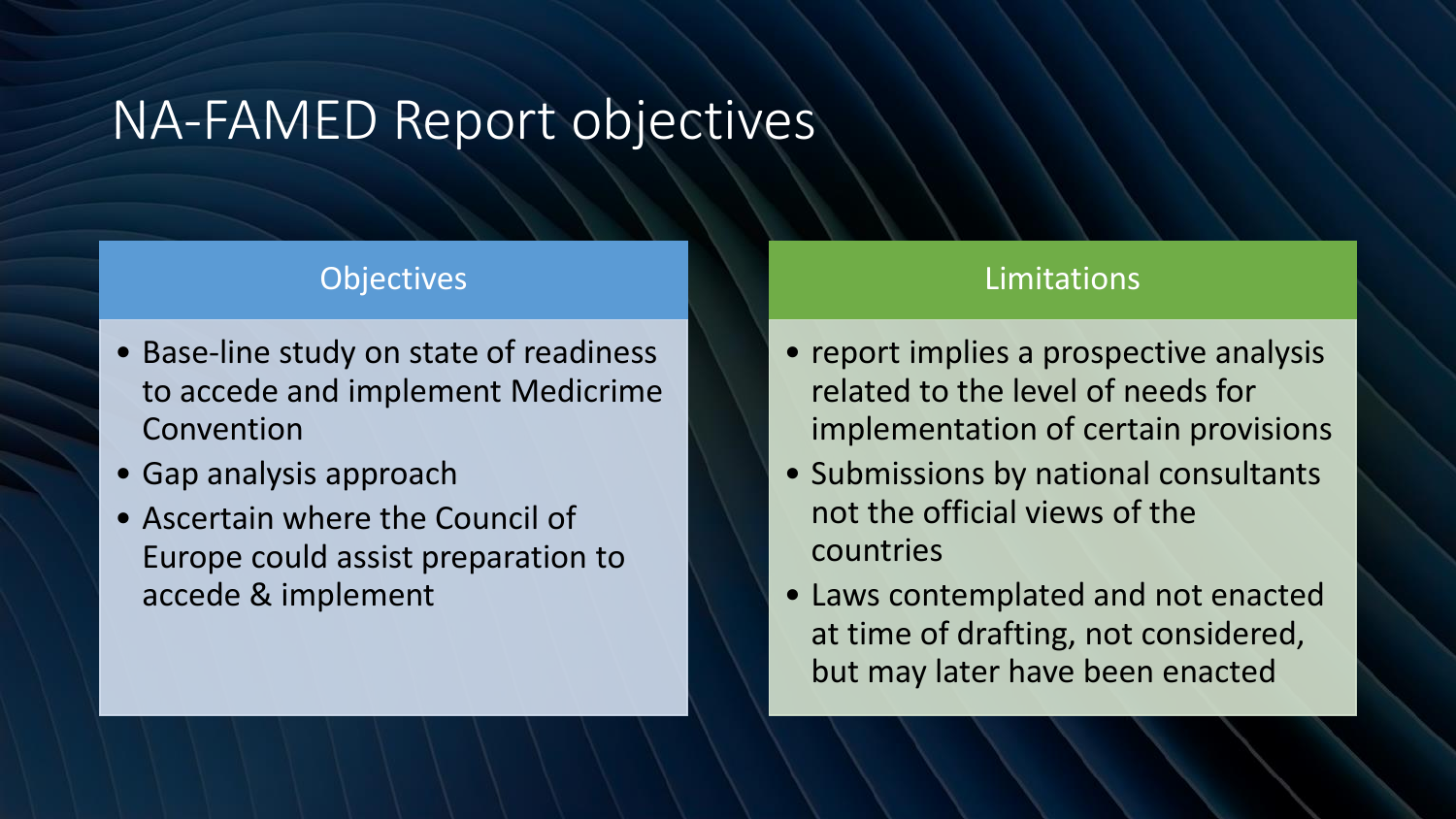## Case law (jurisprudence)

National consultants' submission of reported case law

Various choices of law used to prosecute

Inconsistent national approach on prosecution

Similar offending to that contemplated by the MEDICRIME Convention (Arts 5-8)

Case law reports included in report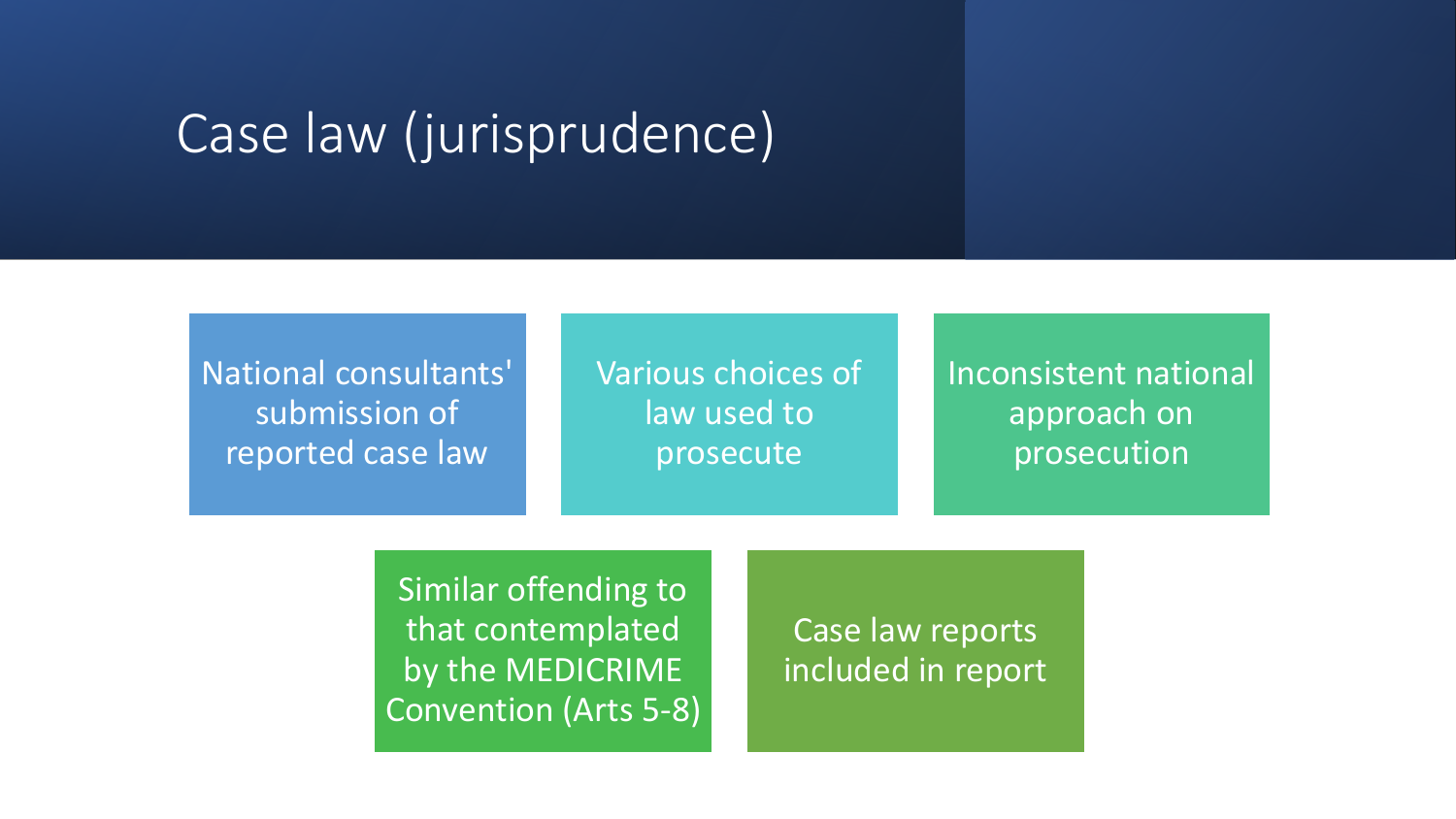## Findings & observations

#### General report – horizontal issues

- Absence of substantive criminal law offences reliance on non-criminal law provisions
- Definitions do not always support offences
- Lack of harmonization by countries to address falsification of medical products

#### Detailed country report

- Convention is a holistic approach to counterfeiting & similar crimes
- National laws not framed with this concept in mind
- Article by article to identify gaps for correspondence with MEDICRIME Convention
- Correspondence of individual articles v correspondence with the spirit of the Convention
- Identify challenges in internal laws to be addressed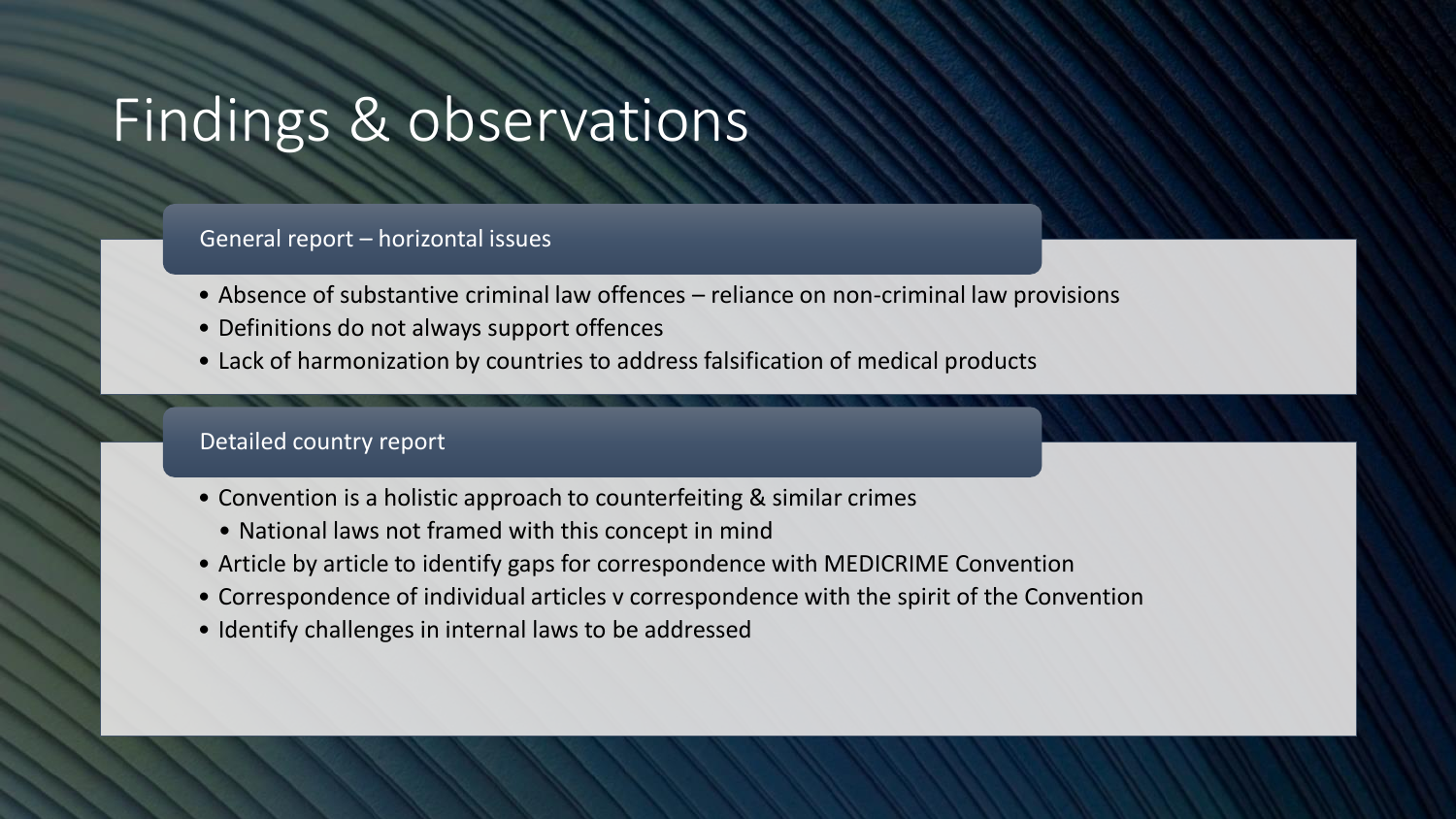## Recommendations & Conclusions

### **Conclusions**

- Current absence of applicable criminal laws
- Legal and procedural gaps
- Report enables Council of Europe identify where it can support countries to prepare for accession and implementation of the MEDICRIME Convention

#### Recommendations

- A single holistic law be enacted to implement rather than piecemeal approach
- Use a hybrid approach to drafting and implementing law – Justice-Health approach
- Isolated reliance on other laws intended for a different purpose to be avoided